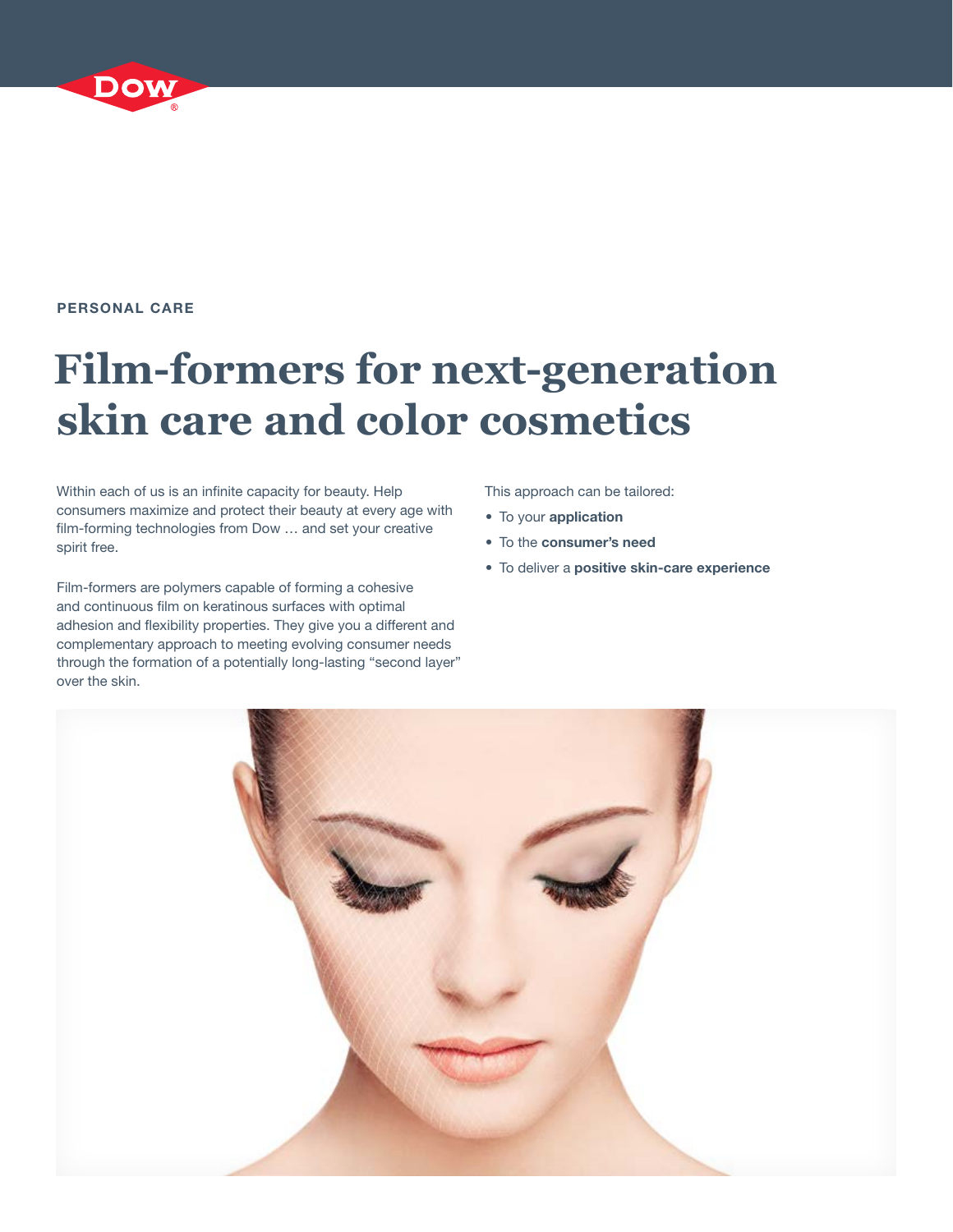## **Film formers from Dow – differentiation overview**



## **Offering ideal properties for personal care innovation**

- Permeable to semi-occlusive
- Uniform and continuous
- Long-lasting and removable
- Comfort and sensory attributes



Skin Anti-Aging Sun Care Long-Lasting





**Cosmetics** 



Skin Protection Hair Care

| <b>Formulator Advantages</b>                                                                                                                                      | <b>Consumer Advantages</b>                                                                                                                                                  |
|-------------------------------------------------------------------------------------------------------------------------------------------------------------------|-----------------------------------------------------------------------------------------------------------------------------------------------------------------------------|
| <b>Multiple film-forming technologies</b> available for greater versatility                                                                                       | Use of non-occlusive materials to preserve skin health and breathability                                                                                                    |
| <b>Multiple carriers</b> available for greater formulation and manufacturing-<br>process flexibility                                                              | Variable film flexibility for wearing comfort and enjoyment                                                                                                                 |
| <b>Good compatibility</b> with common cosmetic ingredients, allowing<br>incorporation in common product types, such as face care, sun care and<br>color cosmetics | High sebum and water repellency as well as high rub-off resistance<br>properties to provide outstanding long-lasting benefits and a rewarding<br>daily skin-care experience |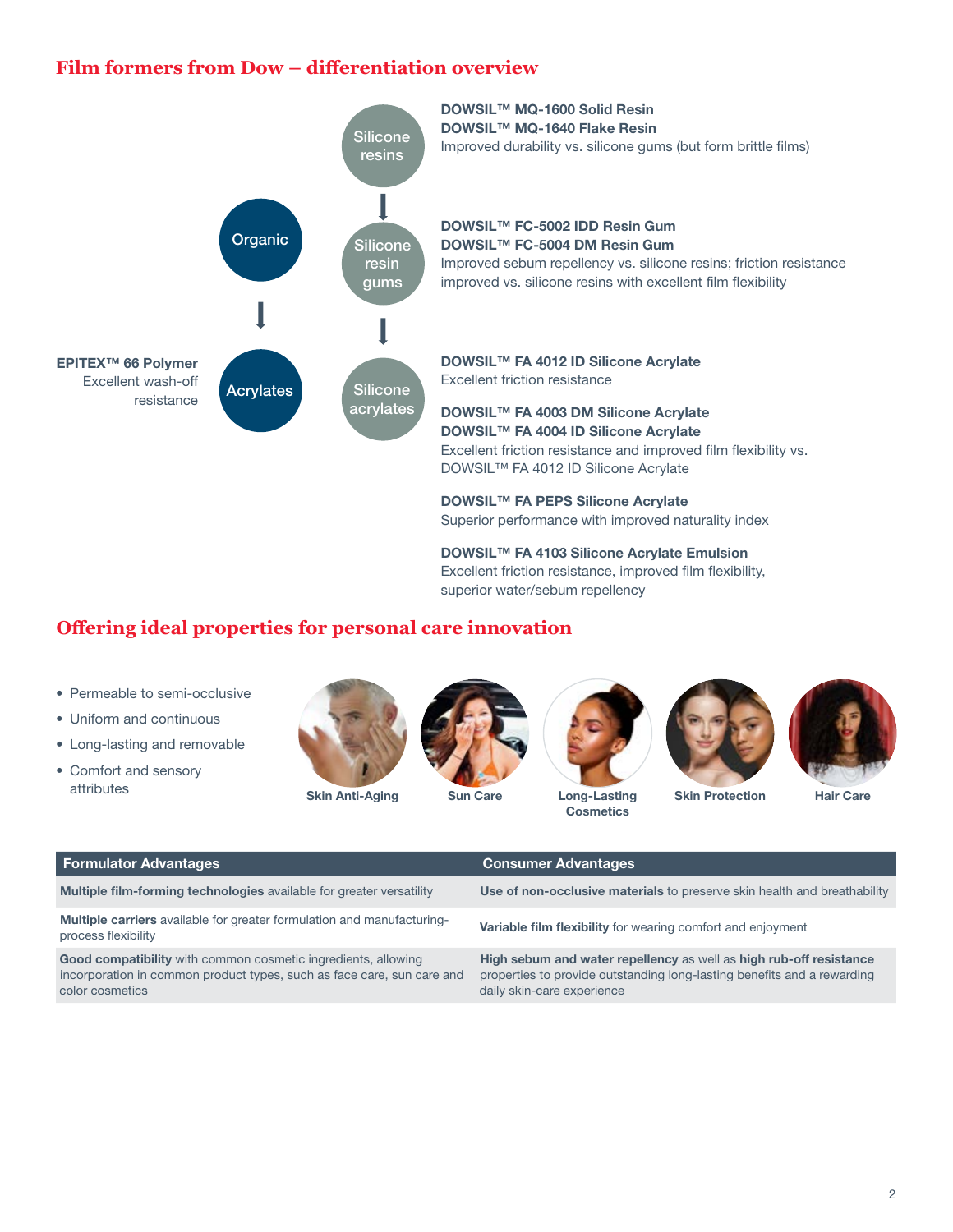## **Explore our extensive film-former portfolio**

TESTED WITH PURE FILM-FORMER AT 20% ACTIVE IN APPROPRIATE SOLVENT.

| Technology |                 |                                    | <b>Product Trade Name</b>                                     |                           | <b>INCI Name</b>                                                                         | <b>Visual</b><br><b>Properties</b>                                                                      | <b>Tactile</b><br><b>Properties</b>                                                   | Water<br>Repellency <sup>1</sup> | Sebum<br>Repellency <sup>1</sup> | <b>Film</b><br>Flexibility | Film<br>Integrity <sup>2</sup>                  | Rub-Off<br>Resistance <sup>3</sup>           | <b>Notes</b>                                                                                             |
|------------|-----------------|------------------------------------|---------------------------------------------------------------|---------------------------|------------------------------------------------------------------------------------------|---------------------------------------------------------------------------------------------------------|---------------------------------------------------------------------------------------|----------------------------------|----------------------------------|----------------------------|-------------------------------------------------|----------------------------------------------|----------------------------------------------------------------------------------------------------------|
| Silicone   | Silicone Resins | Silicone MQ<br>Resin               | DOWSIL™ MQ-1600<br>Solid Resin<br>DOWSIL™ RSN-0749<br>Resin   |                           | Trimethylsiloxysilicate<br>Cyclopentasiloxane (and)<br>Trimethylsiloxysilicate           | Clear and shiny<br>film with resin<br>aggregates<br>appearing if<br>volatile organic                    | Hard, brittle                                                                         | High                             | Medium                           | Low                        | Low                                             | Medium                                       | Silicone benchmark<br>technology for color<br>cosmetics                                                  |
|            |                 |                                    | DOWSIL™ 593 Fluid                                             |                           | Dimethicone (and)<br>Trimethylsiloxysilicate                                             | solvent is used                                                                                         |                                                                                       |                                  |                                  |                            |                                                 |                                              |                                                                                                          |
|            |                 | Silicone MQ/Tpropyl<br>Resin Blend | DOWSIL™ MQ-1640<br><b>Flake Resin</b>                         |                           | Trimethylsiloxysilicate (and)<br>Polypropylsilsesquioxane                                | Clear and shinv<br>film with resin<br>aggregates<br>appearing if<br>volatile organic<br>solvent is used | Medium<br>hard.<br>slightly<br>brittle                                                | High                             | Medium                           | Low                        | Low                                             | Medium                                       | Superior<br>performance<br>for skin care<br>formulations,<br>including tightening<br>claims              |
|            |                 |                                    | DOWSIL™ FC-5001<br>CM Resin Gum                               |                           | Cyclopentasiloxane (and)<br>Trimethylsiloxysilicate/<br><b>Dimethiconol Crosspolymer</b> | Clear and<br>shiny film with<br>no cracks<br>appearing<br>upon solvent                                  | Soft, not<br>brittle                                                                  | High                             | Very high                        | High                       | Low to<br>very high,<br>depending<br>on solvent | High                                         | Ideal for foundation<br>and eye shadow<br>where sebum<br>repellency and                                  |
|            |                 | Silicone Resin Gums                | DOWSIL™ FC-5002<br><b>IDD Resin Gum</b>                       |                           | Isododecane (and)<br>Trimethylsiloxysilicate/<br><b>Dimethiconol Crosspolymer</b>        |                                                                                                         |                                                                                       |                                  |                                  |                            |                                                 |                                              |                                                                                                          |
|            |                 |                                    | DOWSIL™ FC-5004 DM<br>Silicone Resin Gum                      |                           | Dimethicone (and)<br>Trimethylsiloxysilicate/<br><b>Dimethiconol Crosspolymer</b>        | evaporation                                                                                             |                                                                                       |                                  |                                  |                            |                                                 |                                              | comfort are critical                                                                                     |
|            |                 |                                    | <b>DOWSIL™</b><br>FA 4001<br><b>CM Silicone</b><br>Acrylate   | $\overline{p}$            | Cyclopentasiloxane (and)<br>Acrylates/Polytrimethylsiloxy-<br>methacrylate Copolymer     | Clear and<br>shiny film with<br>few cracks<br>appearing<br>upon solvent<br>evaporation                  | Slightly<br>brittle                                                                   | High                             | High                             | Low                        | Low                                             | Very high                                    | Superior<br>performance in<br>foundation and<br>lipstick                                                 |
|            |                 |                                    | <b>DOWSIL™</b><br>FA 4012<br><b>ID Silicone</b><br>Acrylate   | High                      | Isododecane (and) Acrylates/<br>Polytrimethylsiloxymethacry-<br>late Copolymer           |                                                                                                         |                                                                                       |                                  |                                  |                            |                                                 |                                              |                                                                                                          |
|            |                 | Silicone Acrylates                 | <b>DOWSIL™</b><br>FA 4003<br><b>DM Silicone</b><br>Acrylate   |                           | Dimethicone (and) Acrylates/<br>Polytrimethylsiloxymethacry-<br>late Copolymer           | Clear and<br>shiny film with<br>no cracks<br>appearing<br>upon solvent<br>evaporation                   | Soft. not<br>brittle                                                                  | High                             | High                             | High                       | Low to<br>medium.<br>depending<br>on solvent    | Very high                                    | Superior<br>performance<br>for skin and BB/<br>CC formulations,<br>including anti-<br>pollution claims   |
|            |                 |                                    | <b>DOWSILTM</b><br>FA 4004<br><b>ID Silicone</b><br>Acrylate  |                           | Isododecane (and) Acrylates/<br>Polytrimethylsiloxymethacry-<br>late Copolymer           |                                                                                                         |                                                                                       |                                  |                                  |                            |                                                 |                                              | <b>Excellent choice</b><br>for foundation<br>and lipstick where<br>comfort and long<br>wear are critical |
|            |                 |                                    | <b>DOWSIL™</b><br>FA 4103<br>Silicone<br>Acrylate<br>Emulsion | Low Tg                    | Acrylates/Polytrimethylsiloxy-<br>methacrylate Copolymer (and)<br>Laureth-1 Phosphate    | Clear and<br>shiny film with<br>no cracks<br>appearing<br>upon solvent<br>evaporation                   | Soft. not<br>brittle                                                                  | High                             | Very high                        | High                       | Very high                                       | Very high                                    | Ideal choice for<br>water-based<br>formulations for<br>foundation and<br>mascara                         |
|            |                 |                                    |                                                               | DOWSIL™<br><b>FA PEPS</b> |                                                                                          | Undecane (and) Tridecane (and)<br>Acrylates/Polytrimethylsiloxy-<br>methacrylate Copolymer              | Clear and<br>shiny film with<br>no cracks<br>appearing<br>upon solvent<br>evaporation | Soft, not<br>brittle             | High                             | High                       | High                                            | Low to<br>medium,<br>depending<br>on solvent | Very high                                                                                                |

| т<br>ത | ້<br>≔<br>O | EPITEX <sup>™</sup> 66 Polymer | <b>Acrylates Copolymer</b> | Clear and<br>shiny film with<br>no cracks<br>appearing<br>upon solvent<br>evaporation | Soft, not<br>brittle | LOW | LOW | High | Very high | Very high | Superior<br>performance in<br>sun care beach<br>products when<br>water resistance is<br>a must |
|--------|-------------|--------------------------------|----------------------------|---------------------------------------------------------------------------------------|----------------------|-----|-----|------|-----------|-----------|------------------------------------------------------------------------------------------------|
|--------|-------------|--------------------------------|----------------------------|---------------------------------------------------------------------------------------|----------------------|-----|-----|------|-----------|-----------|------------------------------------------------------------------------------------------------|

' Based on contact angle measurement (2 minutes after droplet deposition).<br><sup>2</sup> Based on film integrity test (amount of diffused dye after 6 hours).<br><sup>3</sup>Tested by colourimeter at 5% active with 10% pigment (ΔE of transferre